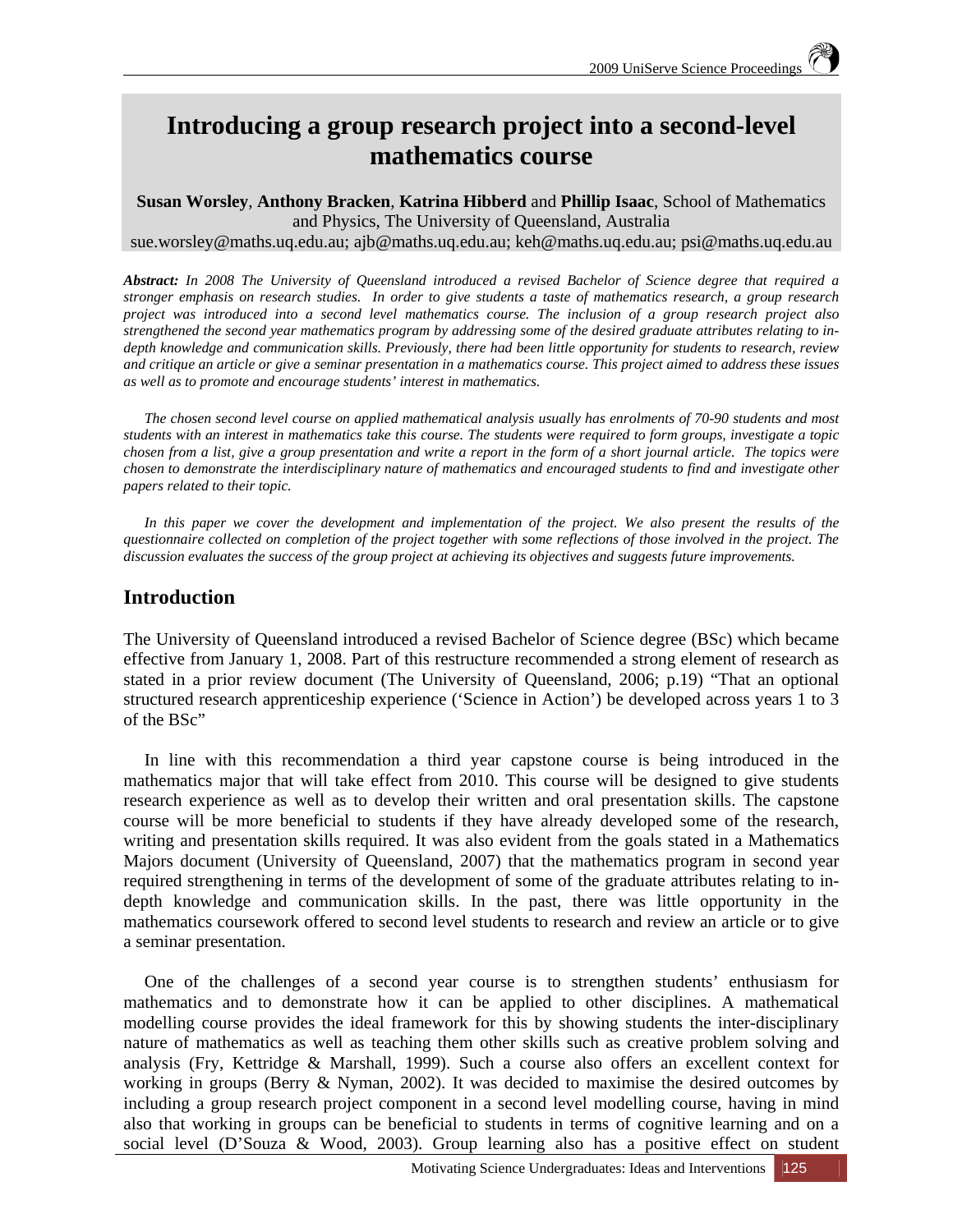achievement and attitude to study as well as reducing attrition rates (Cooper & Robinson, 1998). For example, at the University of Northern Colorado in an abstract algebra class run partly in small groups for the first time, students indicated that they enjoyed the subject more than previous students, and felt that they had learned a lot from each other (Grassl & Mingus, 2007).

Introducing a group project has many associated organisational difficulties such as sorting students into groups, designing assessments and coordinating the implementation of the project (Feichtner & Davis, 1984). Much had been learnt from a previous group project that had already been introduced into a large first year course (Worsley, Hibberd & Maenhaut, 2007). In addition to the main aims of that previous group project, of building collaborative skills amongst students and demonstrating the relevance of mathematics, we also aimed to develop students' research skills.

The Applied Mathematical Analysis course MATH2100 has been offered for several years at The University of Queensland, in the second semester of each year. It caters for 70-90 students. Most students who are interested in mathematics take this course as part of their second level studies. The course covers topics ranging from systems of ordinary differential equations and Laplace transforms to partial differential equations and Fourier series, with some emphasis on applications. Students normally attend three lectures and one tutorial per week and are assessed on ten assignments and one final exam. The group research project was introduced into this course primarily to allow students to develop and extend their research skills, in preparation for the third year capstone course. Other benefits for the students were to develop communication, management and teamwork skills. It was also intended to promote and encourage students' interest in mathematics by showing how mathematics can model real world phenomena ranging from economics, to faults in the transmission of nerve signals in the brain. In groups of three or four, students chose a topic from a list, found other papers relating to the topic, gave a group presentation and collaborated on a written paper.

# **Implementation**

## **Organisation**

The group research project was run over ten weeks starting in the first week of the thirteen week course, when students were offered information skills workshops at the library. Here they were shown how to access and use library tools such as database searching (*MathSciNet*, *Web of Science*), and they learnt about citation styles and avoiding plagiarism. They were also shown how to evaluate the quality of resources they found. In the second week students formed their project teams within their larger tutorial groups. This ensured that they could have regular contact with other group members and also allowed the presentations to be held in the normal tutorial time slots.

By the fourth week each group had to submit a progress sheet indicating that they had created a team, chosen a topic and formulated a plan on how to divide the work between group members. The progress sheet was included to encourage students to start on their projects early and think about how they would organise the work between members. The five minute presentations were held in week seven with each group peer-reviewing one other group's presentation. In week ten each group submitted a written report in the form of a short journal article, with a statement made by each member outlining their contribution to the project. The statements had to be signed by all team members certifying their agreement with the stated contributions. The statement of contribution was introduced to try and reduce the possibility of a student doing little work in a group and benefiting unfairly from the efforts of more productive members.

Two additional tutorials outside normal tutorial times were provided to give student specific project support. In the first tutorial the students were shown how to give an effective presentation. In the second they were shown a presentation on mathematical writing and preparing a written report.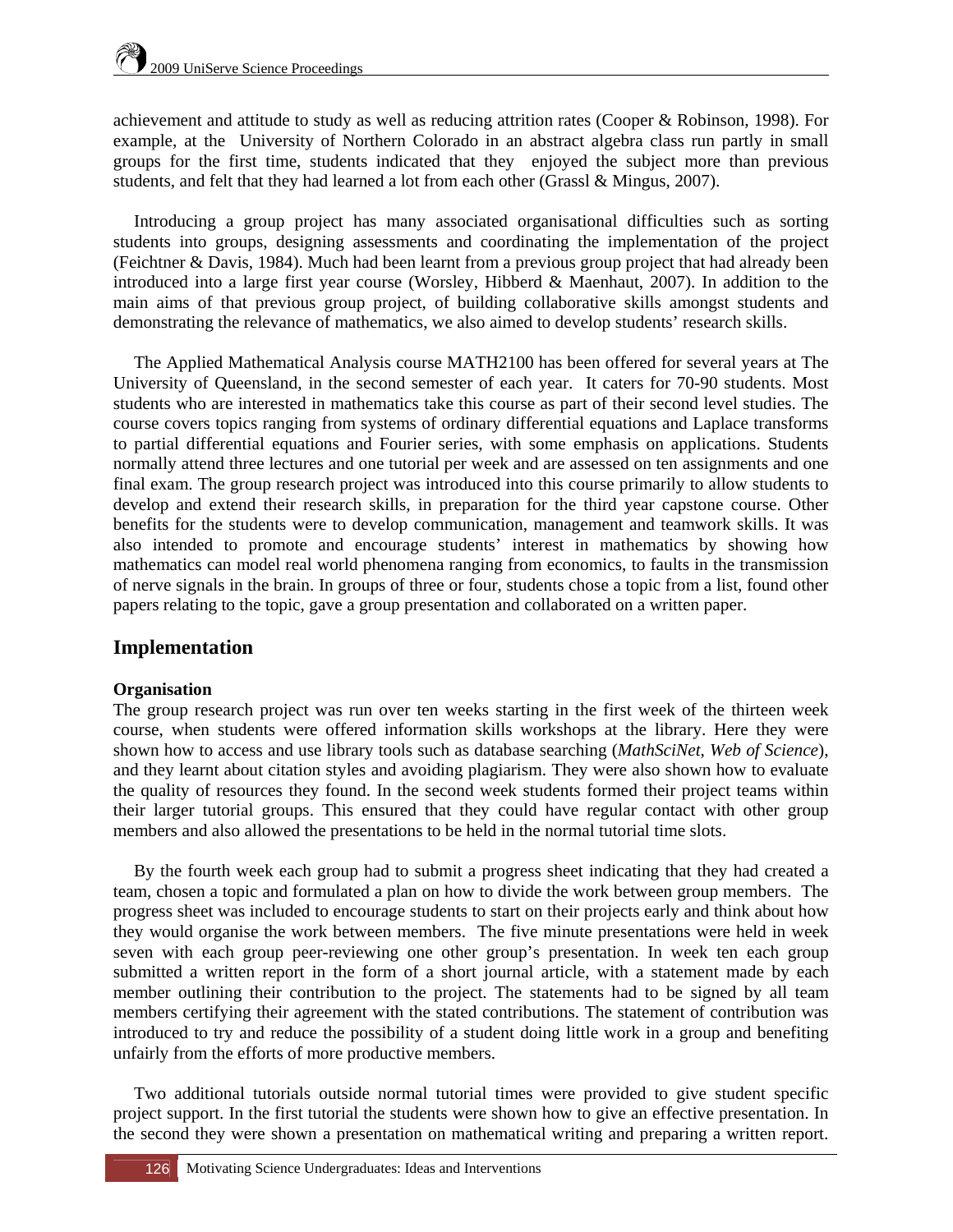Time was also made available in these presentations to give students an opportunity to ask questions they had about their projects.

In addition to these support tutorials, a discussion board was set up on *Blackboard* (an e-learning tool) enabling students to email each other about any project problems. *Blackboard* was also used to make regular announcements and reminders as well as to supply students with detailed instructions on all the project requirements. Students were encouraged to email the course coordinator with any questions or problems they had about the project.

### **Topic Choices**

To enable students to start work on the group research project early, topics were developed on systems of ordinary differential equations which are covered by lectures in the first part of the course. The topics were designed to demonstrate the interdisciplinary nature of mathematics.

The students were able to choose from a list of five topics. Each topic description referred students to a journal article which they had to locate and use to find others relating to the topic. They were required to formulate a hypothesis, evaluate a system of linear or nonlinear differential equations, find their critical points, consider other possibly more relevant systems, suggest improvements and visualise future applications. The titles of the five topics were:

- 1. *Radioactive Fruit Trees*: This considers the long-term presence of radio caesium in fruit trees in Northern Greece as a result of the Chernobyl incident.
- 2. *Lead in the Human Body*: A compartment model is used to look at the transfer of lead between the bones, blood and tissue.
- 3. *Neural Networks*: Neural networks using Van der Pol equations are investigated and analysed to explain the effects of damping in these equations.
- 4. *Economic Growth*: The Solow model is used to model the production of a country's economy.
- 5. *Fishing***:** This uses the Lotka-Volterra model to interpret data collected between 1914 and 1923 that showed changes in the mix of fish caught during this period.

Each project was carefully designed to enable the topics to be worked on in groups. All projects were chosen by at least one group. It is hoped to develop more projects in future years.

## **Assessment process**

The project was run in the first half of the course and was worth 15% of the final mark, based on the quality of the final written report. The progress sheet, presentation and participation in the peerreview process were all compulsory components of the assessment but did not count towards the final mark. To accommodate the project, the contribution of the final exam was reduced from 65% to 50% of the final mark, with ten assignments contributing 35% as in previous years. The form of the final exam was modified so that students would receive less assessment in the areas of mathematics covered in the projects. The five components of the assessment were:

#### **Progress sheet**

The progress sheet, as well as addressing workload organisations within the group would also confirm that a topic had been chosen and a work plan formulated. Students were required to submit the form by the fourth week of semester.

#### **Presentation**

In the seventh week of semester each group was required to give a five minute presentation of their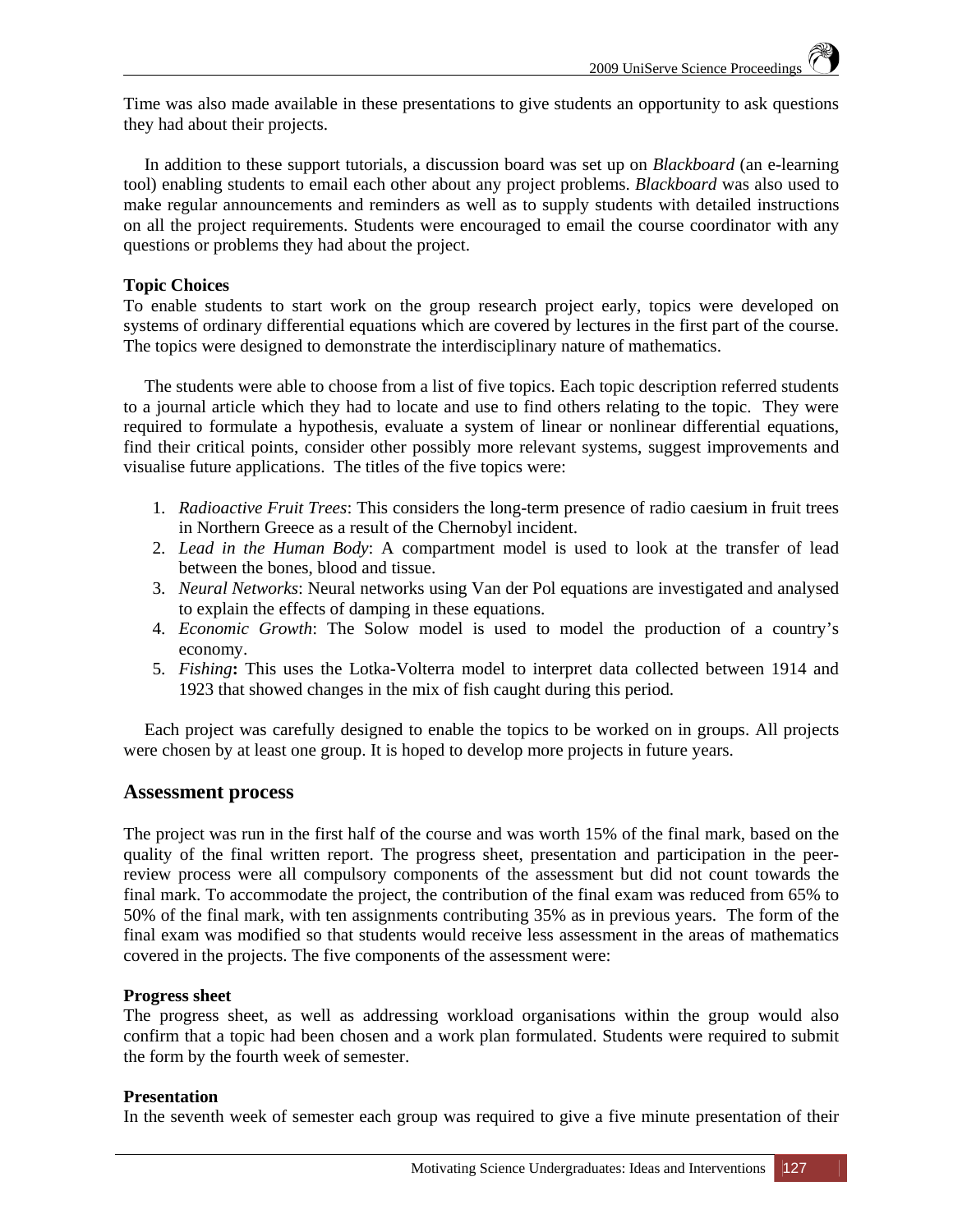project in their normal tutorial time. Students were given the option to choose one member to present, or to involve the whole group. Attendance was compulsory for all members of the group.

#### **Peer Assessment**

Each group was required to assess one other group's presentation. The peer assessment enabled each group to receive some feedback which would assist them in completing the final report, and also made students more aware of the challenges in preparing a good presentation. Students were supplied with assessment sheets to assist them in the process.

## **Written report**

Each group member of a group received the same mark (out of 15), based on the quality of the final report submitted by the group. They were required to prepare a short collaborative journal type article describing the formulation and analysis of the model they had chosen to investigate. The results they obtained needed also to be interpreted. The final report was restricted to ten pages.

A simplified assessment process was developed to aid marking by the tutors. The tutors and students were given an assessment criteria matrix listing five areas of assessment: referencing, language, content, mathematics and interpretation of results. These were subsequently divided into four levels representing marks 0 to 3. In each level was a detailed description of explicitly what was required to achieve that mark. The tutors circled the appropriate level of achievement in each area.

### **Declaration of contribution**

The students were required to submit a short statement by each group member outlining their contribution to the project with their written report. All team members had to confirm the statements.

## **Tutors**

Tutors were required to arrange students into groups, organise the presentations and peer assessments, and mark the final projects. They were not required to answer questions on the topics. Two tutor meetings were held with the authors to discuss the running of the project, answer questions and generally provide support. The tutors were also given written instructions outlining their role in the project and on the marking process. The tutors were sent regular emails to update them on any issues and remind them of the various deadlines.

# **Outcomes**

Assessing the effectiveness of the project comes from the observations made by all those involved in the project, from the student feedback and from other data collected.

From the observations made by the librarian who conducted the opening workshops, the 34 students who attended were keen to participate. Some did not know what a database was while others were unaware of *Web of Science*. They were shown strategies for searching and made aware of the services and facilities available at the library. The librarian felt that in future workshops, students could be given more hands-on searching tasks to complete.

The 74 students enrolled in the course formed 22 teams of three or four. There were a few problems with the formation of groups at the start. One group opted to stay as a two-person group after one member of their group withdrew from the course. At the end of semester, members of another group commented that 'one of our members did nothing at all', which required detailed discussion to resolve. Most other groups worked admirably together. Very few questions were asked in the two special support tutorials provided. We felt that maybe the additional tutorials were held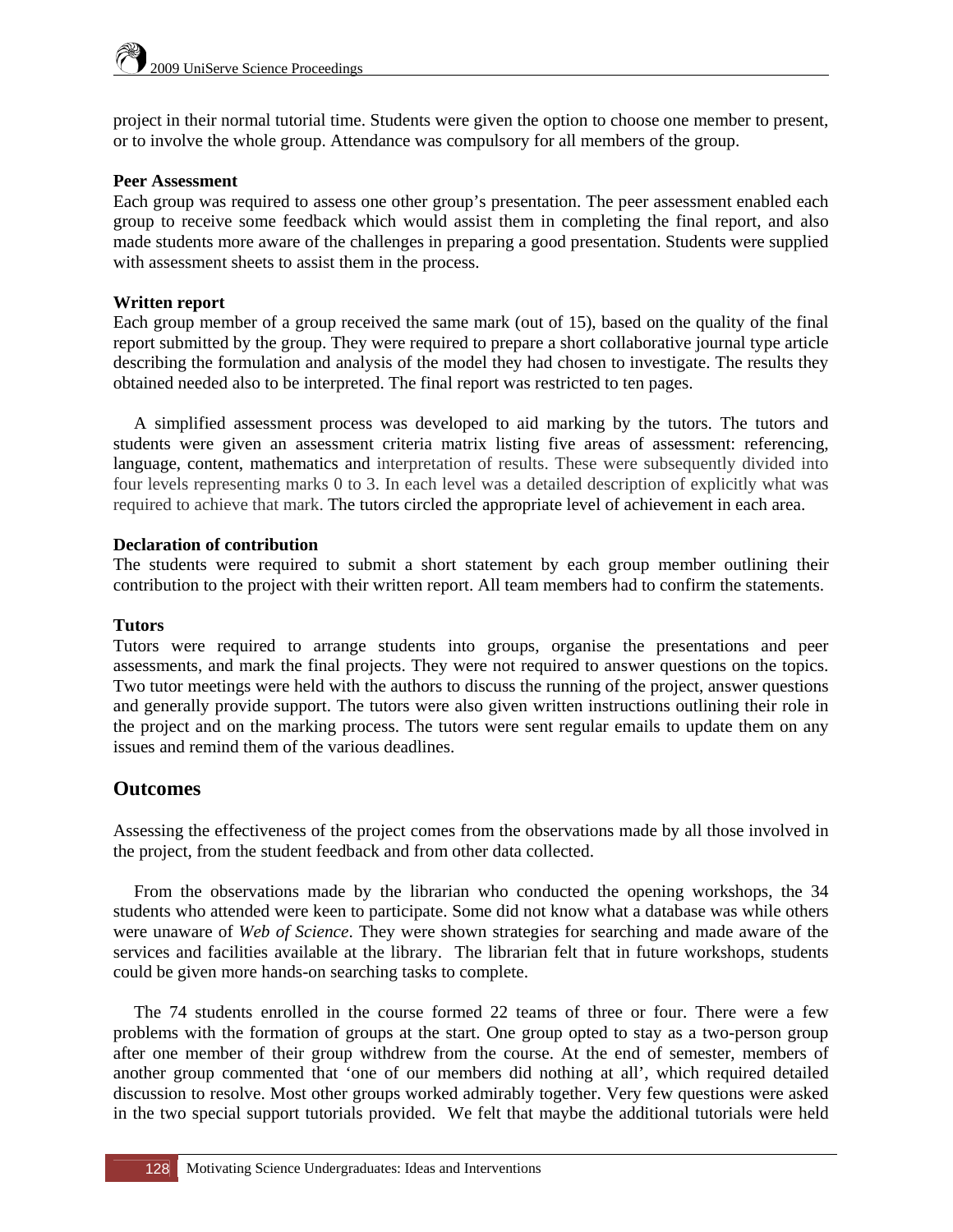before many of the groups had begun working on their project despite being encouraged to spread the workload over the first ten weeks of the course.

The presentations which occurred during normal tutorial times went smoothly with many enthusiastic and inventive talks as well as vibrant discussions. Most were prepared on PowerPoint slides. Students were able to incorporate what they had learnt from their presentation in their final report.

# **Results**

### **The student survey**

At the end of the course 39 of the students voluntarily completed a survey regarding the group research project. The survey consisted of 21 multiple choice questions using Likert-style responses (1=strongly agree, 2=agree, 3=neutral, 4=disagree, 5=strongly disagree) and one open ended question asking for any comments. The questions concerning the key results are shown in Table 1.

|                | <b>Ouestion</b>                                                                              | 1              | $\overline{2}$ | 3  | $\boldsymbol{4}$ | 5             |
|----------------|----------------------------------------------------------------------------------------------|----------------|----------------|----|------------------|---------------|
| Q <sub>3</sub> | I have gained knowledge on how<br>mathematics can be applied to solve<br>practical problems. | 7              | 23             | 5  | 3                |               |
| Q6             | I was given enough time to work on the<br>project                                            | 10             | 25             | 3  | $\Omega$         |               |
| Q7             | I had sufficient research resources to<br>complete the project                               | 7              | 23             | 5  | $\mathcal{R}$    |               |
| Q <sub>8</sub> | It was difficult to split the work needed<br>to be completed between group<br>members        | 12             | 13             | 5  | 8                |               |
| Q19            | The group project has improved my<br>skills in mathematical writing                          | $\overline{4}$ | 12             | 14 | 8                |               |
| Q20            | The group project has improved my<br>research skills                                         | 3              | 13             | 15 | 7                |               |
| Q21            | The group project has improved my<br>written and oral presentation skills                    | 2              | 6              | 12 | 17               | $\mathcal{D}$ |

Table 1: Some key results of student survey shown by question and responses.

We analysed the results from the student survey using confidence intervals for the mean responses and p-values against the neutral value of 3.

Several statistically significant results indicated that students had gained knowledge on how mathematics can be applied to solve practical problems (Q3) (CI.95 = 1.90-2.46, p < .01), felt that they had sufficient research resources to complete the project (Q7) (CI<sub>.95</sub> = 1.90-2.46, p< .01) and found it difficult to split the workload between group members (Q8) (CI<sub>.95</sub> = 1.95-2.69, p < .01). It was also felt that they had been given enough time to complete the project  $(Q6)$  (CI<sub>.95</sub> = 1.69-2.15, p<.01).

Three questions (Q19, Q20 and Q21) invited students to respond to statements on gaining research skills to do with mathematical writing, general research, and written and oral presentation. In all three cases, the distribution of responses was not found to be statistically significant (Q19:  $CI_{.95} = 2.44$ -3.05 ns,  $Q20:CI_{.95} = 2.46-3.03$  ns,  $Q21:CI_{.95} = 2.97-3.56$  ns).

In the open ended question eight students commented on marking with most of these indicating that there should be marks allocated to the compulsory components. Thirteen students commented on group dynamics with the majority of these concerned with one member not contributing fairly to the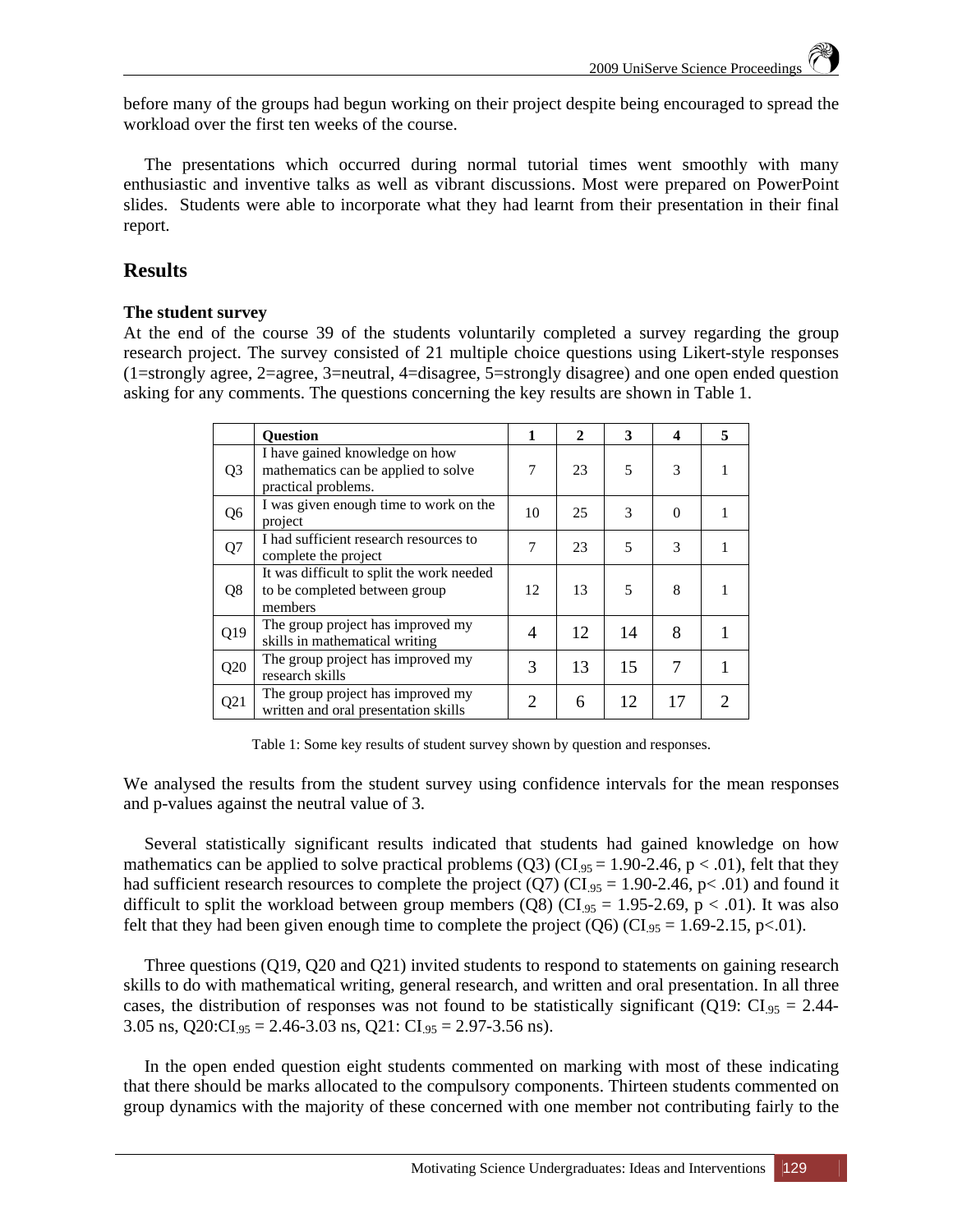workload. Three students requested more structure and out of the twelve general comments about the project nine students found the project positive, beneficial, enjoyable, relevant and even fun.

#### **Marks on submitted reports**

Based on the assessment criteria matrix as outlined above (under the Written report section), there were high levels of achievement in the final report with a mean mark of  $12.41$  (SD = 2.24) out of 15. There was little variation between the various components (each worth 3 marks) of the report with referencing getting the lowest mark with a mean of  $2.32$  (SD = 0.78) and language the highest with a mean of  $2.59$  (SD = 0.67).

# **Discussion and conclusion**

The challenges of introducing this group research project were met by designing clear instructions, organising tutor involvement and communicating with students. The survey showed that students had adequate choices of topics and plenty of time to complete the project.

Some of the main aims in introducing a group research project into the Applied Mathematical Analysis course were to introduce and develop students' research, teamwork and presentation skills to a level required for the third year capstone course. From the outcomes of the group research project we believe that the students finished the semester with many of the skills required to enter the capstone course. Another aim was to demonstrate to students the relevance that mathematics has to solving applied problems, as strongly indicated by the survey results.

Responses from student surveys were not unanimously supportive of the notion that the project developed their research skills. There is, however, some anecdotal evidence that some students had in fact developed these skills as a result of the group research project. Observations made by the librarian at the beginning of the semester and the standard of submitted reports are two such indications. With regard to collaborative skills most groups worked reasonably well together with the exception of the one group mentioned previously. Our assessment scheme confirmed, as previously suggested by Cooper and Robinson (1998), that giving all members the same mark can cause problems. A possible way to avoid this situation is to make student participation more significant in the peer assessment component of the project (Feichtner & Davis, 1984). This is being considered for future years. Further discussion on other aspects of the project is deferred to a future publication.

One of the important aims was to show the relevance of mathematics and how it can be applied to other disciplines. The survey results and students' comments indicate that this was well met and was reinforced by the many comments we received when talking to students during the presentations.

Overall we believe that the exercise was worthwhile and should be continued in future years. There are certainly challenges facing the successful introduction of research components into the undergraduate mathematics curriculum, but it seems clear that this will be expected more and more in the future, and we believe that a second-level group research project along the lines of the one described can be one important component in this process.

#### **References**

- Berry, J. & Nyman, M. A. (2002). Small-group assessment methods in mathematics, *International Journal of Mathematical Education in Science and Technology*, 33, 641-649.
- Cooper, J. & Robinson, P. (1998). Small-group Instruction in Science, Mathematics Engineering and Technology (SMET) Disciplines: A Status Report and Agenda for the Future. *Journal of College Science Teaching 27*(6), 383- 388.